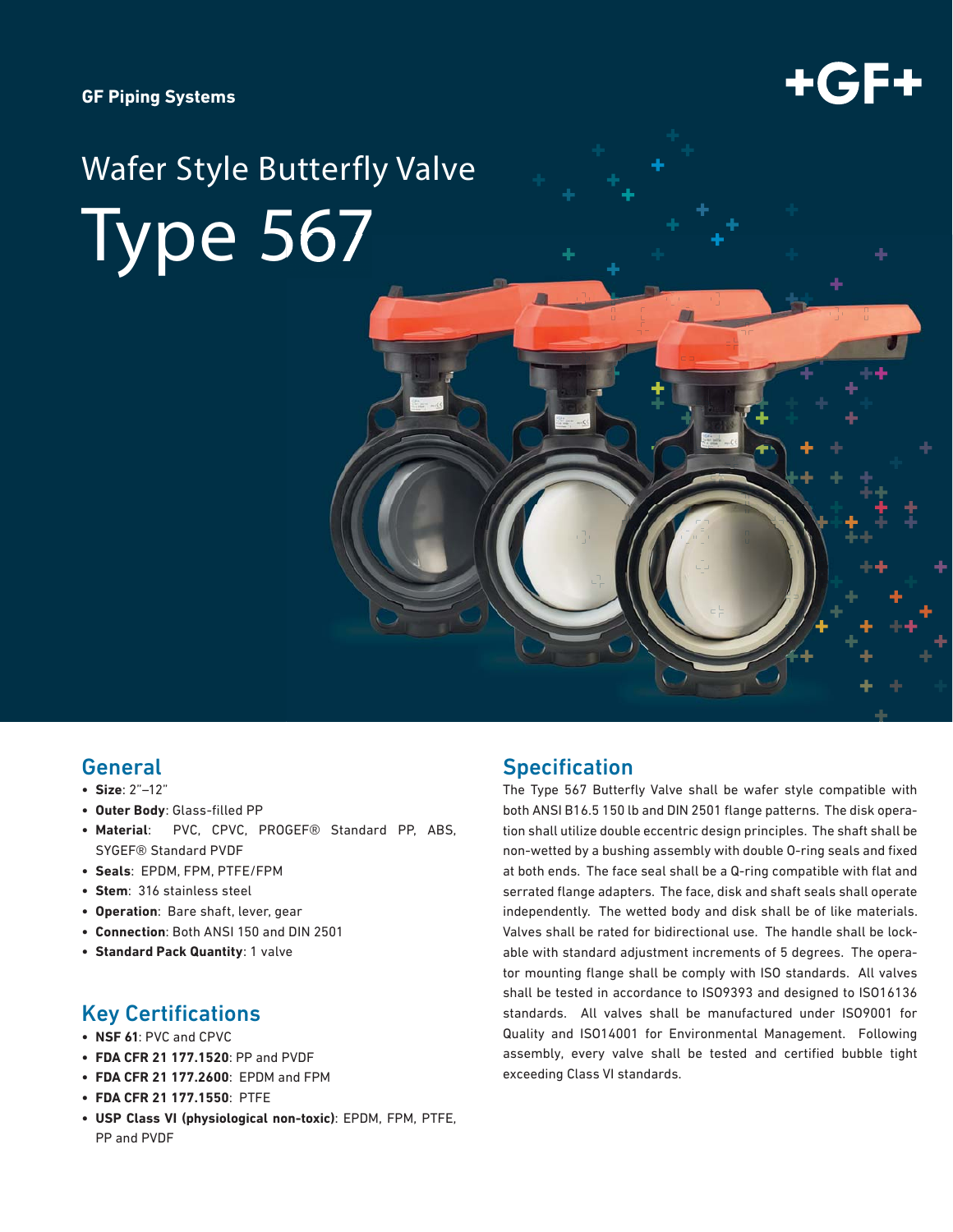# **Material Specification**

PVC valves shall meet ASTM D1784 cell classification 12454 standards. CPVC valves shall meet ASTM D1784 cell classification 23447-B standards. PP valves shall meet ASTM D5847- 14 cell classification PP0510B66851 standards. ABS valves shall meet ASTM D3965 cell classification 42222 standards. PVDF valves shall be type 1, grade 2 according to ASTM D3222 standards. Valves of all materials shall be RoHS compliant.

# **Components**



# Material Availability

| <b>Material</b> | Range (inch) | Range (mm) |  |  |
|-----------------|--------------|------------|--|--|
| ÞVC             | $2 - 12$     | 63-315     |  |  |
| CPVC.           | $2 - 12$     | $63 - 315$ |  |  |
|                 | $2 - 12$     | $63 - 315$ |  |  |
|                 | $2 - 12$     | 63-315     |  |  |
|                 | $2 - 12$     | 63-315     |  |  |

# Disc Design





# Optional Features

- **Actuation**: Electric, pneumatic
- **Limit Switches**: Mechanical, inductive
- **Handle**: Find adjustment lever (1º)
- **Stem Extension**: Two piece stainless steel
- **Shaft**: Titanium, Hastelloy-C
- **Operation**: Chain operator, square operating nut
- **Gear Operator**: Stainless steel housing
- **Hardware**: Alternatives available upon request
- **Cleaned**: Silicone free/oil free

### **Valve Components**

| Part | <b>Description</b>   | <b>Material</b>            |
|------|----------------------|----------------------------|
| 1    | Outer body           | Glass filled PP            |
| 2    | Face seal            | FPDM or FPM                |
| 3    | Inner body           | PVC, CPVC, PP, ABS or PVDF |
| 4    | Disk seal            | EPDM, FPM or PTFE/FPM      |
| 5    | Disk                 | PVC, CPVC, PP, ABS or PVDF |
| 6    | Shaft seal           | EPDM or FPM                |
| 7    | Shaft bushing        | PVC, CPVC, PP, or PVDF     |
| 8    | Washer               | 304 stainless steel        |
| 9    | Lower retaining clip | 304 stainless steel        |
| 10   | Shaft cap            | Glass filled PP            |
| 11   | End stop             | Glass filled PP            |
| 12   | Shaft                | 316 stainless steel        |
| 13   | Upper retaining clip | 304 stainless steel        |

### **Alternative Configurations**

It is not possible to use inner housings with disks of different material. Georg Fischer does not offer disc seals that deviate from their standard product offering.

### **Double Eccentric Design Principle**

The Type 567 Butterfly Valve is designed using the double eccentric disc principle. When opening and closing, the disc is not in contact with the seat, significantly reducing component wear. This design principle greatly reduces the operating torque and required elastomeric sealing material. The reduction in sealing material decreases the impact of elastomeric swelling. The benefits of double eccentric valves include ease of manual usage, reduction in required actuator torque and extended valve lifetime.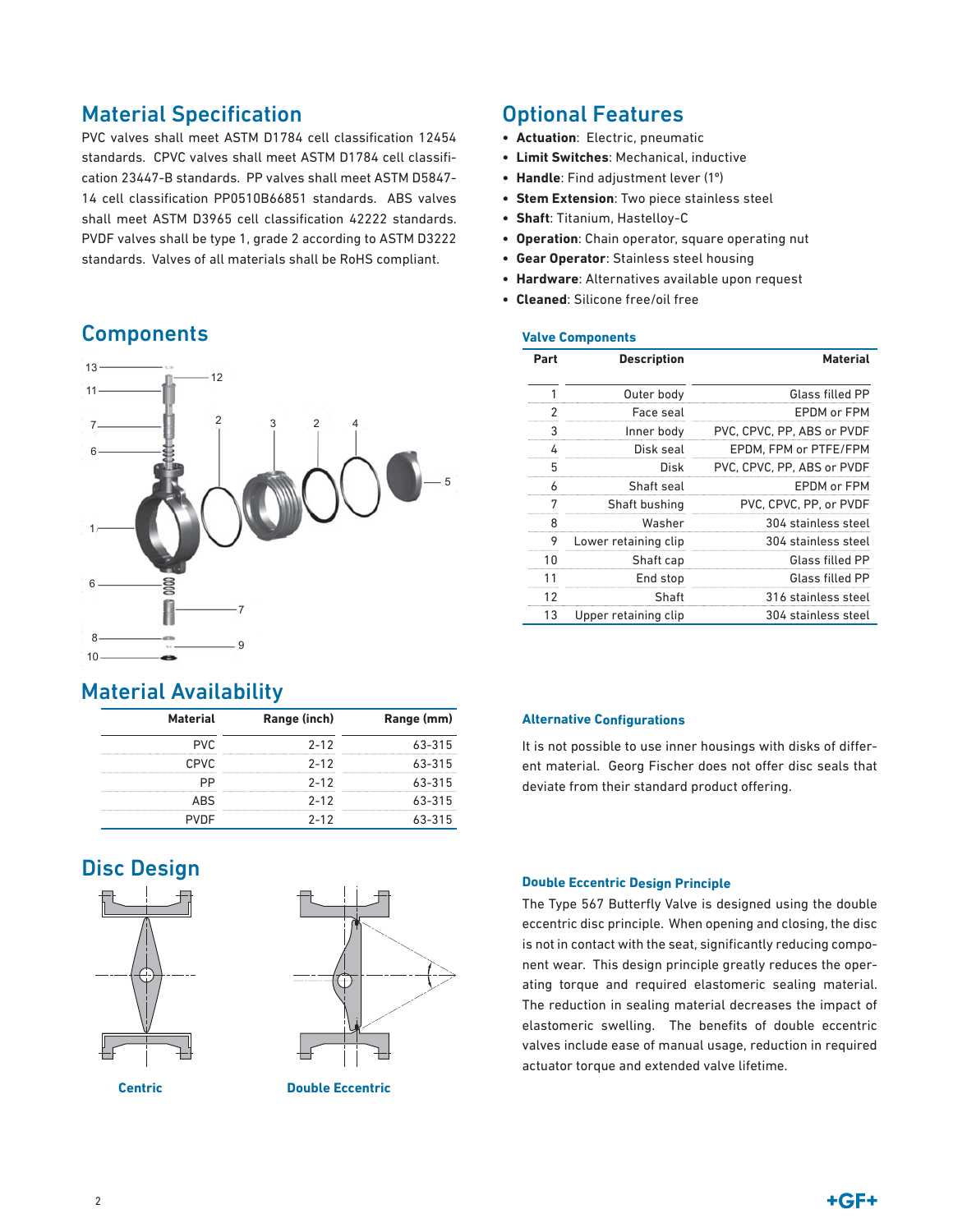# Key Design Features



### **Shaft Seal**

The Type 567 Butterfly Valve features a truly non-wetted shaft design. The shaft is sealed with a bushing on either side of the disc. Each bushing utilizes a double oring seal totalling eight shaft seals in every valve.



### **PTFE Disc Seal**

The Type 567 Butterfly Valve is available with a PTFE encapsuled FPM disc seal. The FPM core provides flexibility to the PTFE shell and allows for a reliable seal. The double eccentric design limits the amount of PTFE required. The face and shaft seals are FPM blended with 15% PFA.



# **Technical Data**

# Flow

The following graphs are based on a lifetime of 25 years of water or similar media applications

### **Flow Characteristics** Cv Value **Cv Value 2012**



| Cv Value       |          |              |  |  |  |  |  |
|----------------|----------|--------------|--|--|--|--|--|
| Size (inch)    | $d$ (mm) | Cv (gal/min) |  |  |  |  |  |
|                |          |              |  |  |  |  |  |
| $2\frac{1}{2}$ | 75       | 154          |  |  |  |  |  |
|                |          |              |  |  |  |  |  |
|                |          | 455          |  |  |  |  |  |
|                | 140      | 8N5          |  |  |  |  |  |
|                | 1 ለበ     | 1162         |  |  |  |  |  |
| o              | 225      | 2772         |  |  |  |  |  |
|                | 280      | 3570         |  |  |  |  |  |
|                | 315      | 5110         |  |  |  |  |  |

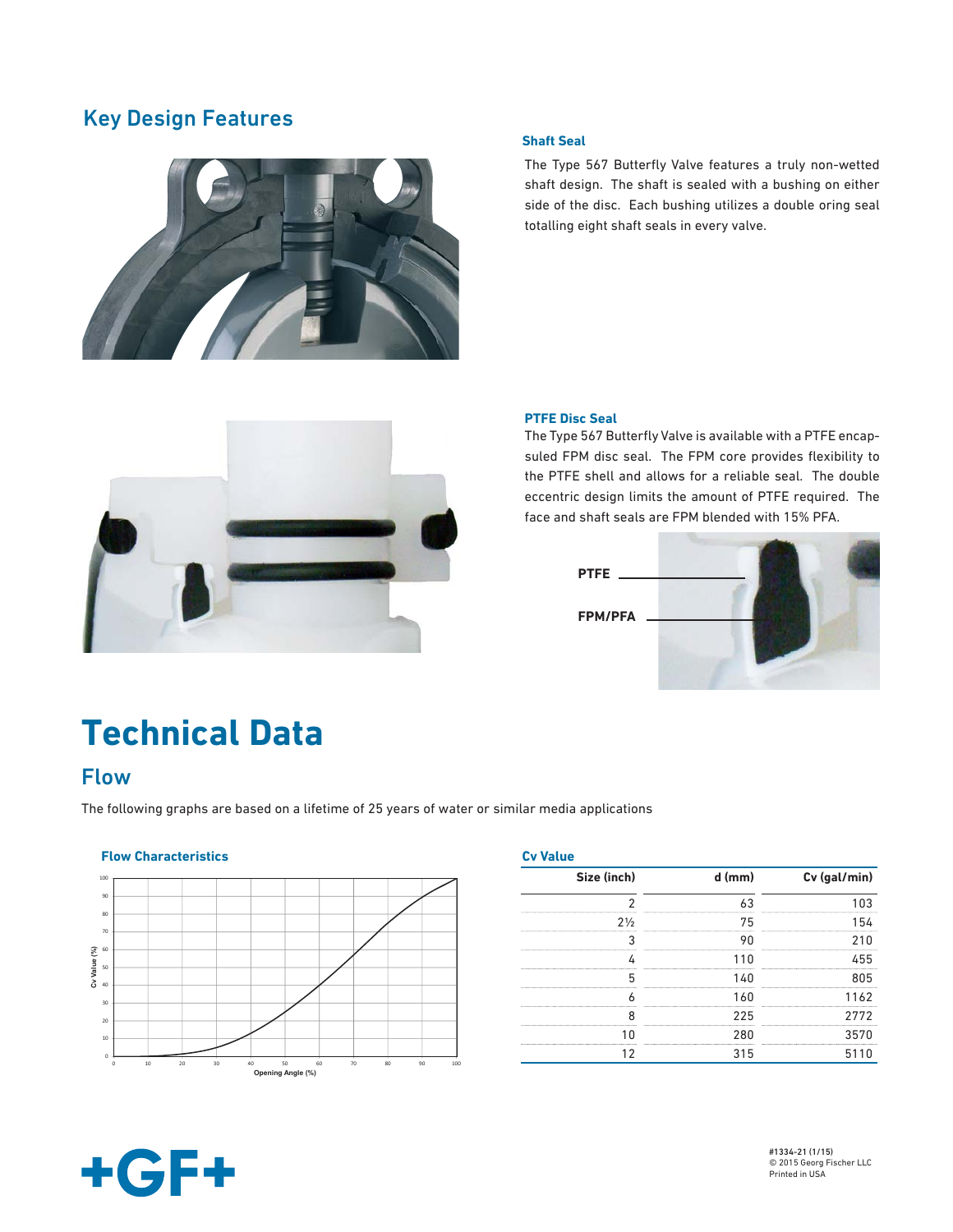# Pressure-Temperature Curves

The following graphs are based on a lifetime of 25 years of water or similar media applications

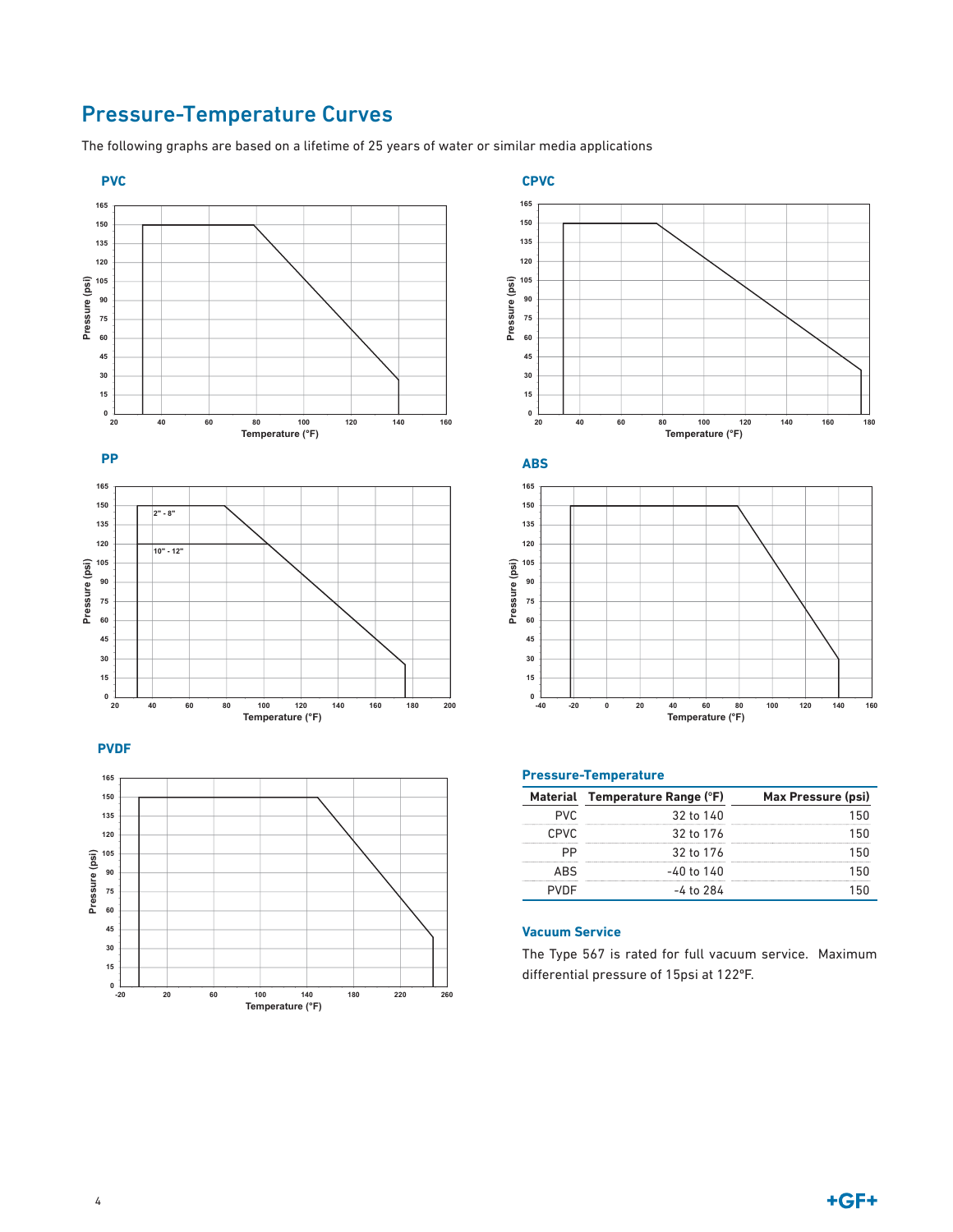# Breakaway Torque

The following tables show average values at nominal pressure

| Size (inch)    | d (mm) | Torque (ft-lb) Torque (ft-lb) | At 75psi At 150psi |
|----------------|--------|-------------------------------|--------------------|
|                |        |                               |                    |
| $2\frac{1}{2}$ | 75     |                               |                    |
|                |        |                               |                    |
|                |        |                               |                    |
|                | 1 4 N  |                               | 75                 |
|                |        |                               |                    |
|                | 225    | 75                            | 12በ                |
|                | 280    |                               |                    |
|                | 315    |                               |                    |

For non-GF actuators, a safety factor should be used in calculating the required actuator torque. This safety factor can vary depending on the application conditions and end user's preference. (e.g. control time, medium, temperature, etc.).

# Operator Components

### **Lever**



### **Gear Operator**



# Weight

The following table shows unpacked valve weight

| Size (inch)    | $d$ (mm) | Weight (lb) |
|----------------|----------|-------------|
|                |          |             |
| $2\frac{1}{2}$ | 75       |             |
|                |          |             |
|                | 11 N     |             |
|                | 1 4 በ    |             |
|                | 160      |             |
|                | 225      | 12 A        |
|                | 280      | 27.9        |
|                | 315      |             |

Valve weights shown are bare shaft and are approximate. Gear operator weight is 3 lb.

Lever weight is 1 lb.

**Lever Components**

| Part | <b>Description</b> | <b>Material</b>     |
|------|--------------------|---------------------|
|      | Handle clip        | Glass-filled PP     |
|      | Handle             | Glass-filled PP     |
|      | Spring             | 304 Stainless steel |
|      | l ever             | Glass-filled PP     |
|      | <b>Rolts</b>       | 304 Stainless steel |
|      | Index plate        | Glass-filled PP     |
|      | Turn limiter       | Glass-filled PP     |
|      | Washers            | 304 Stainless steel |
|      | Nuts               | 304 Stainless steel |

#### **Gear Components**

6 7

| <b>Material</b>       | <b>Description</b> | Part |
|-----------------------|--------------------|------|
| <b>Aluminum</b>       | Housing            |      |
|                       | Indicator cap      |      |
|                       | Indicator          |      |
| Aluminum              | Handle             |      |
| Nitempered steel      | Wormshaft          |      |
| Sintered copper steel | Drive bushing      |      |
| Sintered copper steel | Quadrant           |      |
| Type AXK              | Thrust bearing     |      |